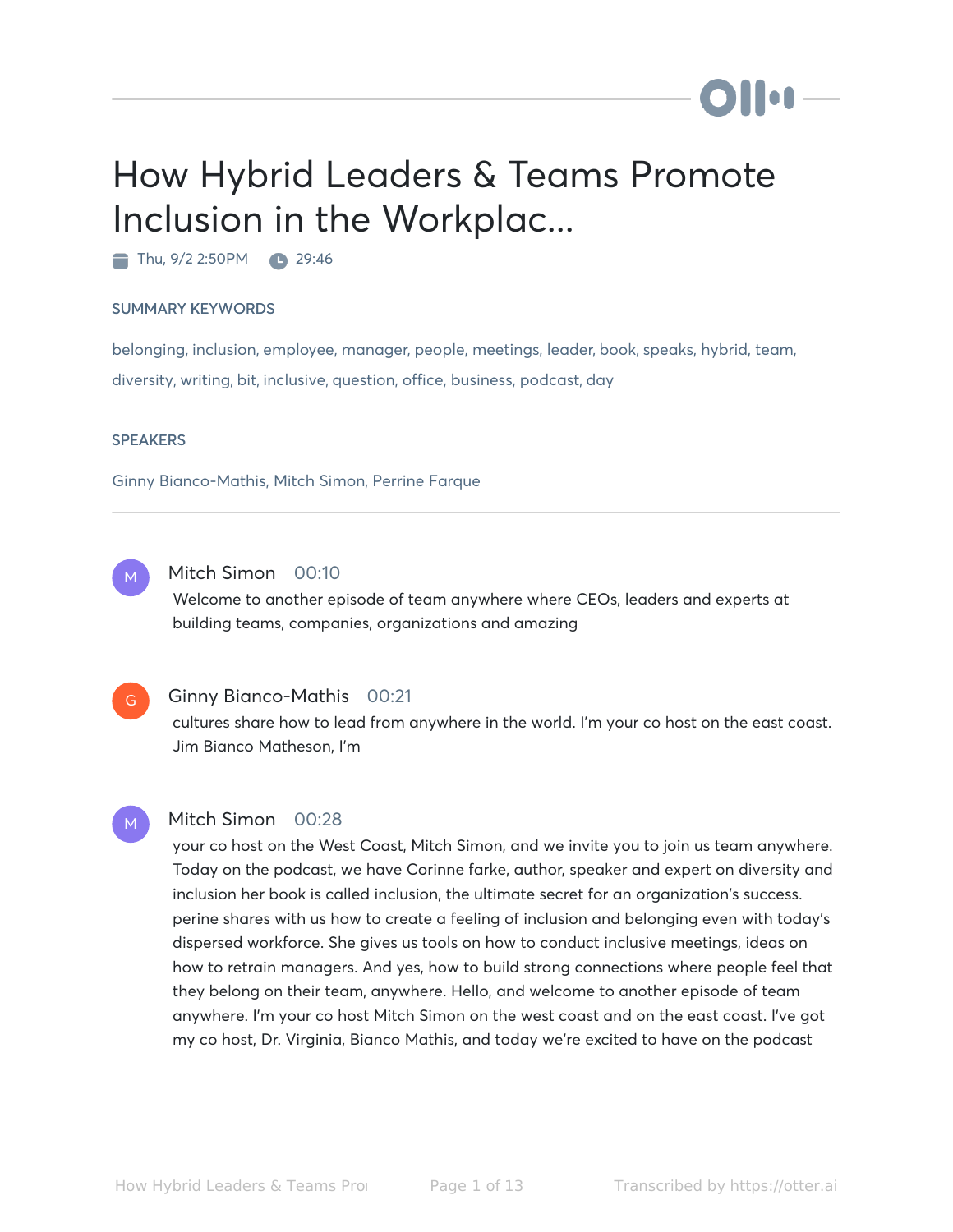perine farke, an author, speaker and expert on diversity and inclusion. We're excited to have print on the podcast because we've been searching for the perfect person to help our listeners navigate how to implement diversity, inclusion and belonging in a hybrid world. So great to have you on prain. How are you?



## Perrine Farque 01:45

I'm great. Thanks, Mitch. And thanks for having me today.



#### Mitch Simon 01:48

You're so welcome. And for those listeners who haven't figured out your accent, where are you?



#### Perrine Farque 01:54

So I'm based in London, United Kingdom. But as you might hear, I also have a bit of a French accent. I'm I was born and bred in France. I'm gonna be a bit of French and English accent in there.



# Mitch Simon 02:04

Wow, great. So that is already a lot of diversity on



# Ginny Bianco-Mathis 02:07 Yeah, that's right.

#### M

### Mitch Simon 02:09

So as we do with every guest, please share with us brain. What is the one thing and I love this question, what is the one thing that surprised you the most about yourself?

# Perrine Farque 02:18

I surprised myself by how I guess how much I could I never knew how much I could learn. I, you know, sometimes you have, sometimes you have an image of yourself, you think I'm that person. And actually, when you go through something difficult, like COVID, the pandemic and everything, you discover things that you can do that you didn't know you could do. So just the level of resilience level of great level of perseverance, really was kind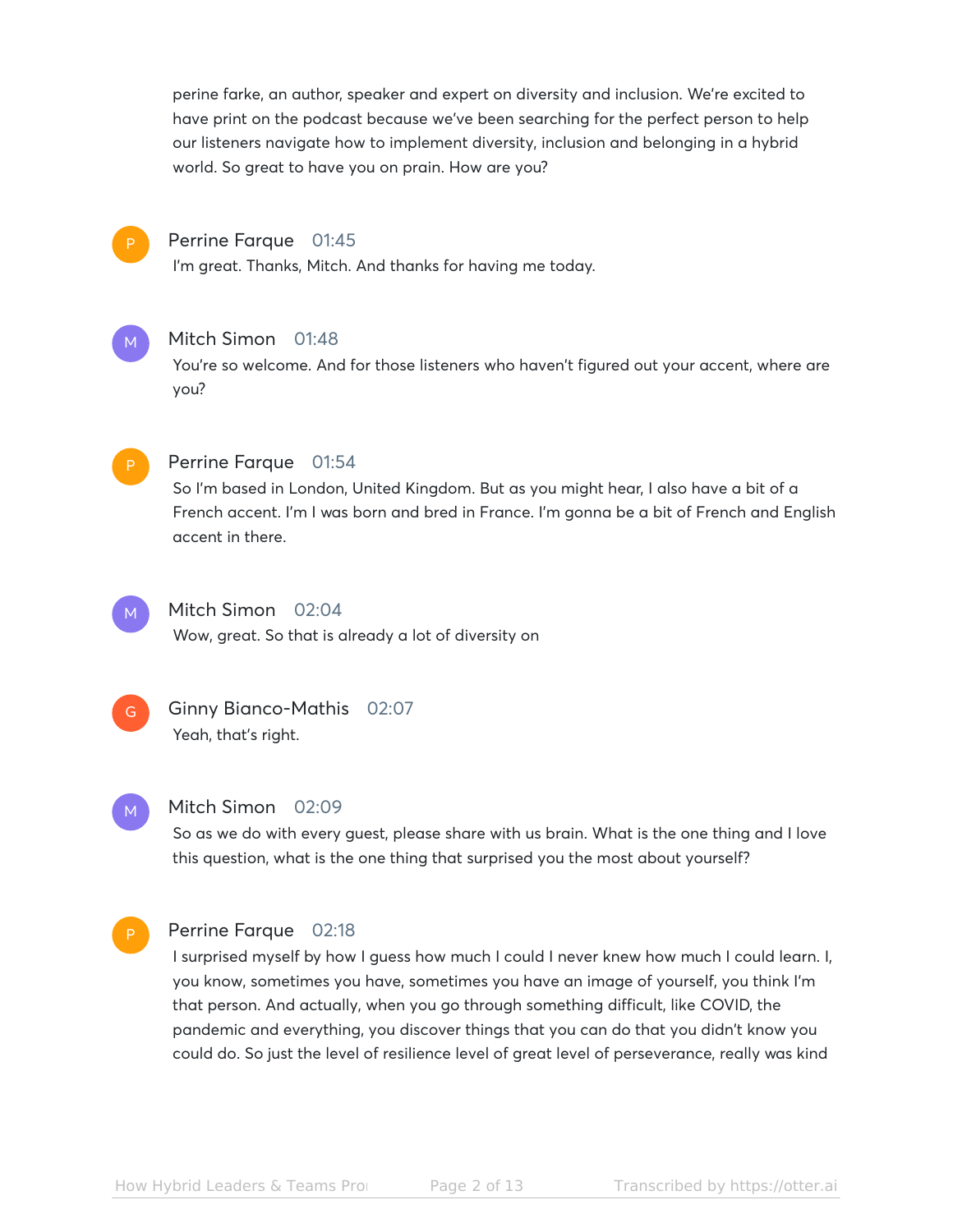of a discovery for me. I never knew I could do only a thing. So that Yeah, that was a surprise for me. You know,

## Ginny Bianco-Mathis 02:53

I love Yeah, I love what you just said, because it opened up the window for possibilities. And I think almost everyone that are in our kind of world that we live in for the podcast, could probably say the same thing. I hadn't looked at it that way. Yeah, the possibilities. Absolutely wonderful thing.

#### Perrine Farque 03:17 P

G

M

P

M

I think a lot of people have had to deal with the completely unplanned situation. And we all had to deal with it. Some people dealt with it in different ways. But from my from my perspective was like, okay, the only way through this through it, right? And you discover things that you you do that you never knew where possible, like level of resilience, and just and yeah, that's been a great, great journey for me. Yes.

#### Mitch Simon 03:43

So I'm gonna dig, I'm gonna dig a little bit more, because you, you said, You know, I didn't know that I could be that person. So I'd love to ask you, what was that person who you knew yourself to be? And who is that person that you know yourself?

### Perrine Farque 03:57

Yeah. So the the idea of, you know, starting this diversity and inclusion, consultancy, and coaching is something that I had had on my mind for a very long time. And in fact, I was sort of doing that a little bit on this side. But the idea of just throwing myself in it and writing a book about it and publishing a book. I mean, if you'd asked me 10 years ago, would you publish a book? I say, yeah, who are you kidding me? You know, an author, or, but I just did it and it just happened almost naturally. So that's an example of something I've done that I never even thought about, you know, I mean, you know, and so yeah, just pushing myself doing things, new things actually made me realize I can do so many more things that I never knew I could do.

# Mitch Simon 04:46

That's right. That's great. You know, we had we had early in the podcast, we had Mike Robbins on the podcast, and he shared his story of why he was interested in writing a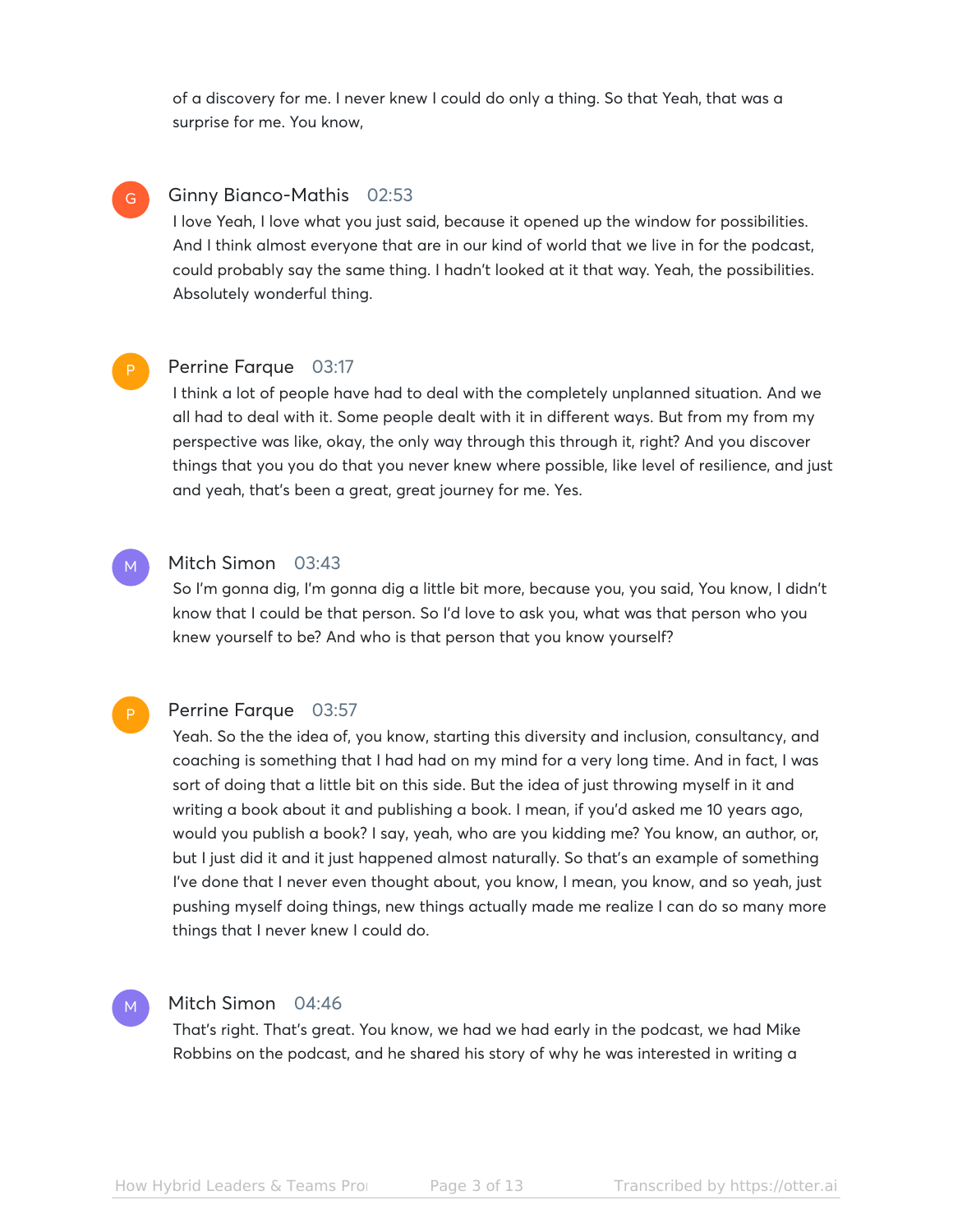book, really on inclusion and diversity. What was about your story, your history that you chose diversity and inclusion to write about.

#### Perrine Farque 05:06 P

Yeah, it's a great question. It's a very personal story, I guess. I've always worked in the technology industry in the software industry. And here in London for a lot of companies. And as you can imagine, it's very straight white male dominated environment and competitive, very competitive environment. And I was often Well, first of all, I was often the only woman in the room. But then when I became a mum of, you know, two young children, I was often the only mum in the room. And when I looked at the table around me, all the other people in leadership were men and their wife was often either not working, or she was working part time and looking after the children while I was working full time, and my husband was working full time. And we had two young children with no childcare. So it was very, very hectic. And you know, they had those late night meetings, 6pm 7pm no problem for them, because they didn't have to worry about the school rather than dinner. I had to worry about that. When I received the call from nursery saying your son is sick, can you pick him up right now he's got fever temperature, I had to go and run. They didn't have to worry about that. So and then all those like small, subtle, you know, acts every day I and just made me feel there must be a better way. Why is it this way. So this is a personal story of feeling. Sometimes I was the only woman in the room, the only mom in the room made me want to, you know, help companies create a more inclusive environment, increase it from mothers, and then in I guess, women and people of color, and LGBT Plus, you know, not just from women and mothers, but every every type of employee should be supported, and be successful in their carrier.

#### Mitch Simon 06:50 M

Thank you. Thank you for that story. So let's get the terms down. Now, the name of your book is inclusion, the ultimate secret for an organization's success? Yeah. And in the book, you share the definition, as many books do is the definition or the distinction between inclusion and belonging. So what is the difference between inclusion and belonging? And why are they both? Often,

#### Perrine Farque 07:11

P

I think, in my experience, or in my mind, inclusion is really the feeling of being heard and seen and valued for who we are. So when we go to work, and people, you know, say hi, and they say your name? How are you today, and when you share an idea, people listen to your ID, and they, you know, they listen to it, they value your comment and your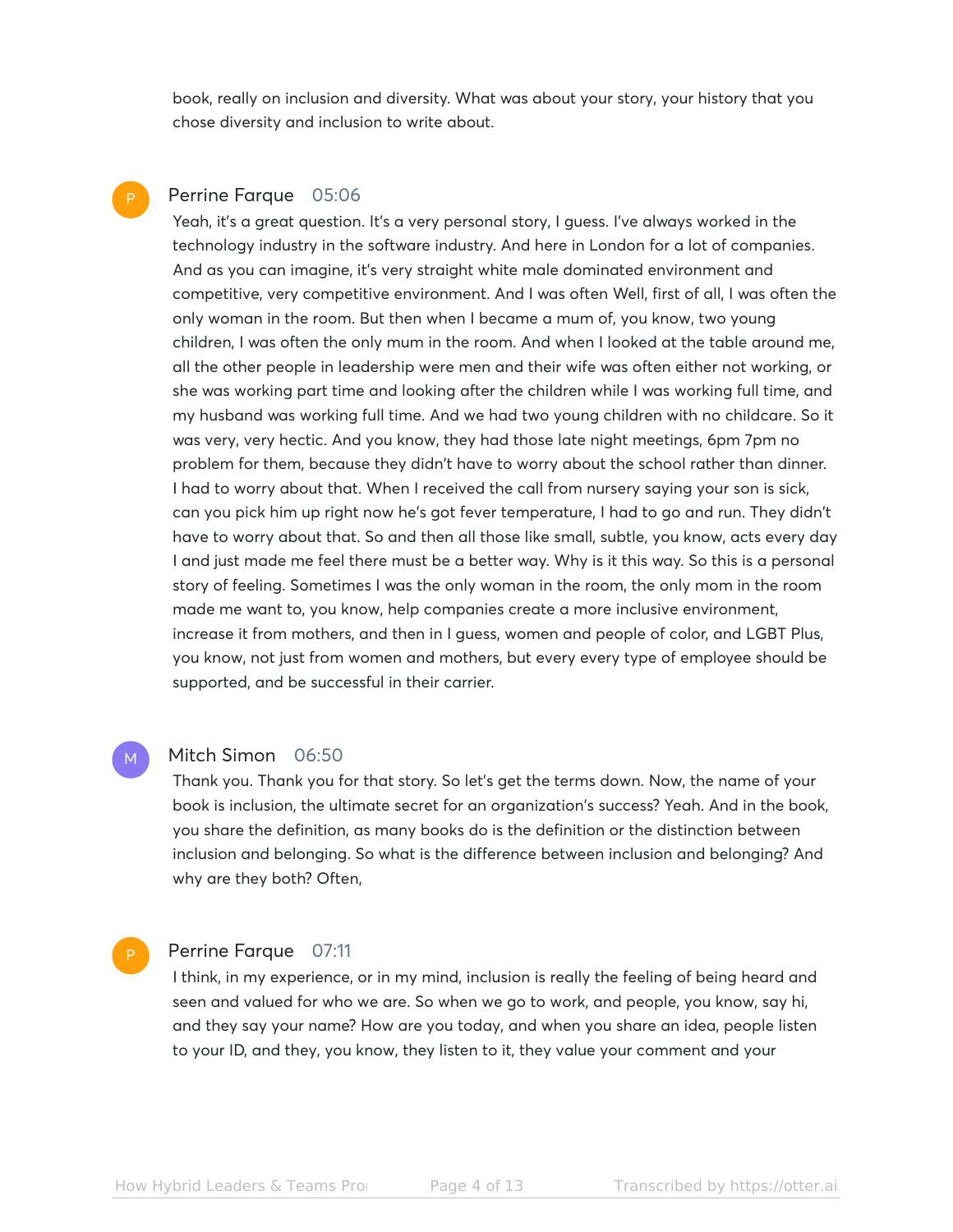feedback. For me that's being included. So for example, I had this amazing inclusive leader called Steve, I always talk about him. He's literally the most inclusive leader I've ever had. And he would come to work in the morning, he would open the door, we had an open space. And see he was our VP of sales. He didn't he was a busy man. I mean, he didn't have to, you know, do all the things. But he would say hi to everybody, he would say everybody's name, he would just go to everyone, even people who were not in his team. And he would say hi, and they say they're cool their name. How are you today? And he would have a nice word for everyone and say, you know, you would remember everything. How was your wife anniversary last night? How is your kids getting better today? You know, how is your your run your marathon training isn't going well, he would just remember everything. And this is an example of an inclusive leader who created through inclusion in the team people felt included. And then belonging, I think is the level beyond this to the sort of the ultimate, you know, the ultimate level where people feel they belong, like, like a team they belong to, like almost a tribe, you know. And I think as human beings, we're all hardwired to belong, like Bernie brown always talks about that really well. We're hard, right? We're here for connection, that's where we're at. We're here for so belonging is when you feel you're part of the tribe, and you're part of something you know, you shared culture. So it's almost the ultimate level above. So they're very close, you know, inclusion, belonging, and belonging is really your you feel they're your family. They're your extended family.

### Mitch Simon 09:05

M

I'm just wondering how you, you know, how you're looking at? I know your book is really recent. How are you looking at belonging and inclusion as it pertains to those hybrid types of workspaces?

#### Perrine Farque 09:15 P

Yes, no, you're right, because you know, hybrid work has changed the way businesses operate has radically changed the way teams operate around the world. So you know, it is it is here to stay, I believe, at least hybrid world hybrid work is here to stay for many organizations. Not all of them some some, you know, condo, high restaurants, for example, but you know, technology for sure, a lot of industries are going to embrace fully hybrid. So, you know, there are ways that that managers can create inclusion, inclusive environments in hybrid work. And so for example, especially, I think meetings meetings are very important. You know, we all spend a lot of time in meetings. I think I was doing a poll the other day, it's about 70% of our time as employees is spent in meetings. If More. So the way we navigate meetings remotely or even in hybrid settings has changed. So things like monitoring who speaks in meeting because you can have a mom at home with her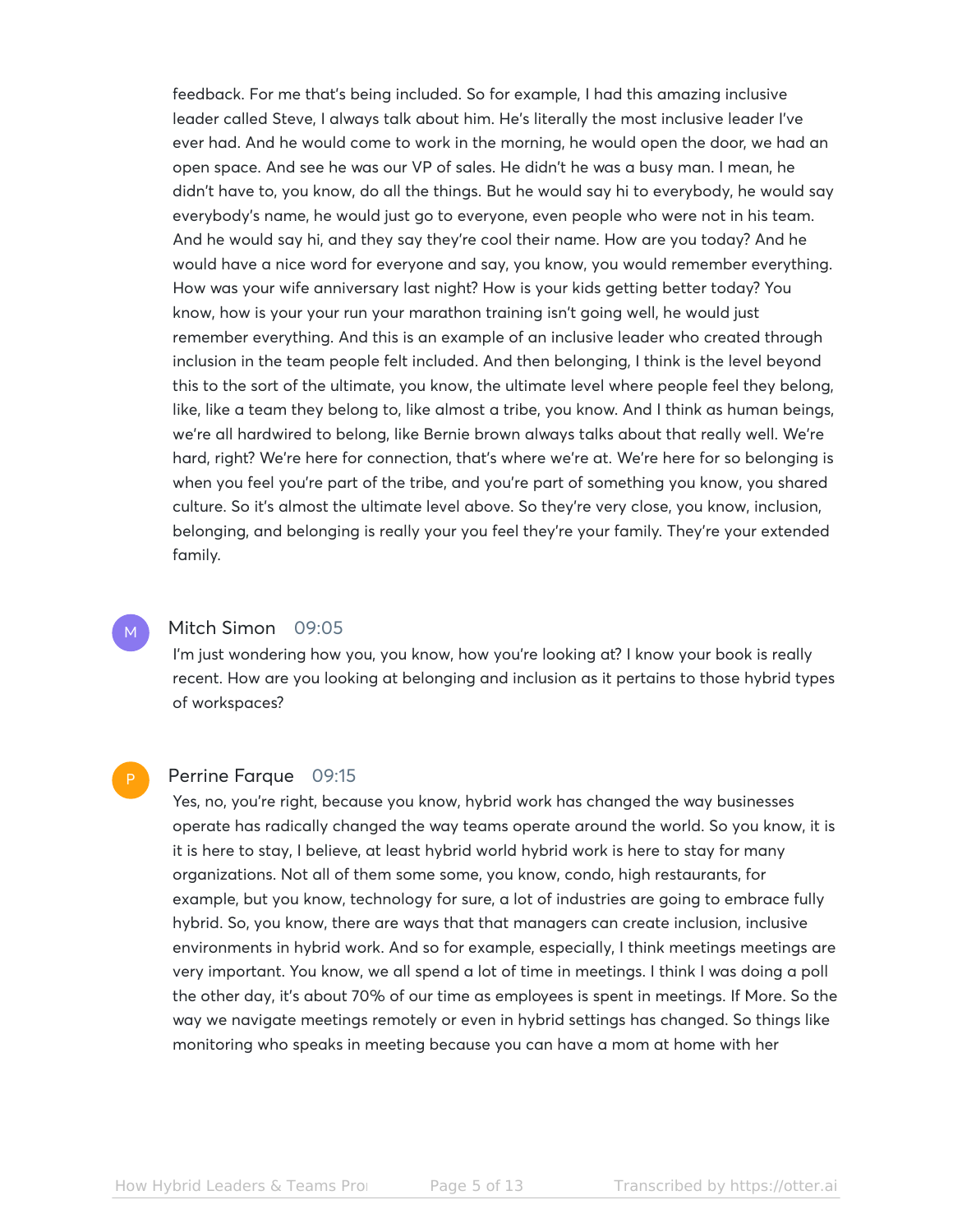children maybe, or she's at home because she has to do the school run in the morning or the school run in the evening, maybe. And so you might have more Actually, I was reading this more male employees who might be physically in the office, maybe because they have less childcare duties. And maybe some mothers are more likely to stay at home and work from home because maybe they are doing the school run or look after an elderly relative. In that case, how do you make sure both are treated equally fairly and heard. So monitoring who speaks in meeting, speaking time, you might even locate someone who whose job or task is to monitor speaking time, make sure we allocate similar time doing Round Robin, for example, going around the table observing people's dynamics in meetings as well. If there is any thing like, you know, bullying, or maybe interruption, a lot of interruptions are the people at home interrupted more often than the people in the office, you know, in paying attention to the small things like, you know, gossip or jokes around the watercooler, right. So people in the office might, while we wait for everybody to join, they might make you know, some of his banter or jokes or you know, chat with the people at home might not fully understand or be part of so paying attention to this small things like that. And it's okay to have a face bender and to love and include the people you know, who are remote as well. So those are all things and you might as well take the opportunity of remote work and hybrid work as a as a people thing, or as a leader to revisit your promotion policies. So for example, things might be outdated. If you look at your performance review, and KPIs, your performance review numbers, it might no longer make sense to measure someone's success based on their office presence, for example, or it might no longer make sense to judge someone's performance based on their them helping do certain tasks in the office, like, you know, welcoming new guests and things like that. So just revisiting making sure your performance reviews policies are updated, based on this new setting. Those are all small things that you can do as a leader to create that inclusive environment in hybrid work.

#### G

#### Ginny Bianco-Mathis 12:33

There's two things you said I really, that really resonate with me one is what you just said about really looking at, what are even the definitions of that. You can still have presence. But you better have some bullets underneath that, that include certain things for folks that might be in the office. And you may also demonstrate it if you are hybrid, or virtual. And there's some bullets for that. Yeah. Right. So you take each one of those and broaden the definition. So it's, it's more inclusive. Yeah. I also love and it might mean, free, I think there's an article in this a whole different way of defining facilitation, you mentioned, maybe you have someone whose job it is to all right, who hasn't spoken, who has, oh, wait a minute, if we're going to do some breakout discussions, who's in what groups? And and I heard someone recently say, Oh, we ended up putting up all the people that are virtual in one group and all the people that are in the office and another No, no, no, no, no, you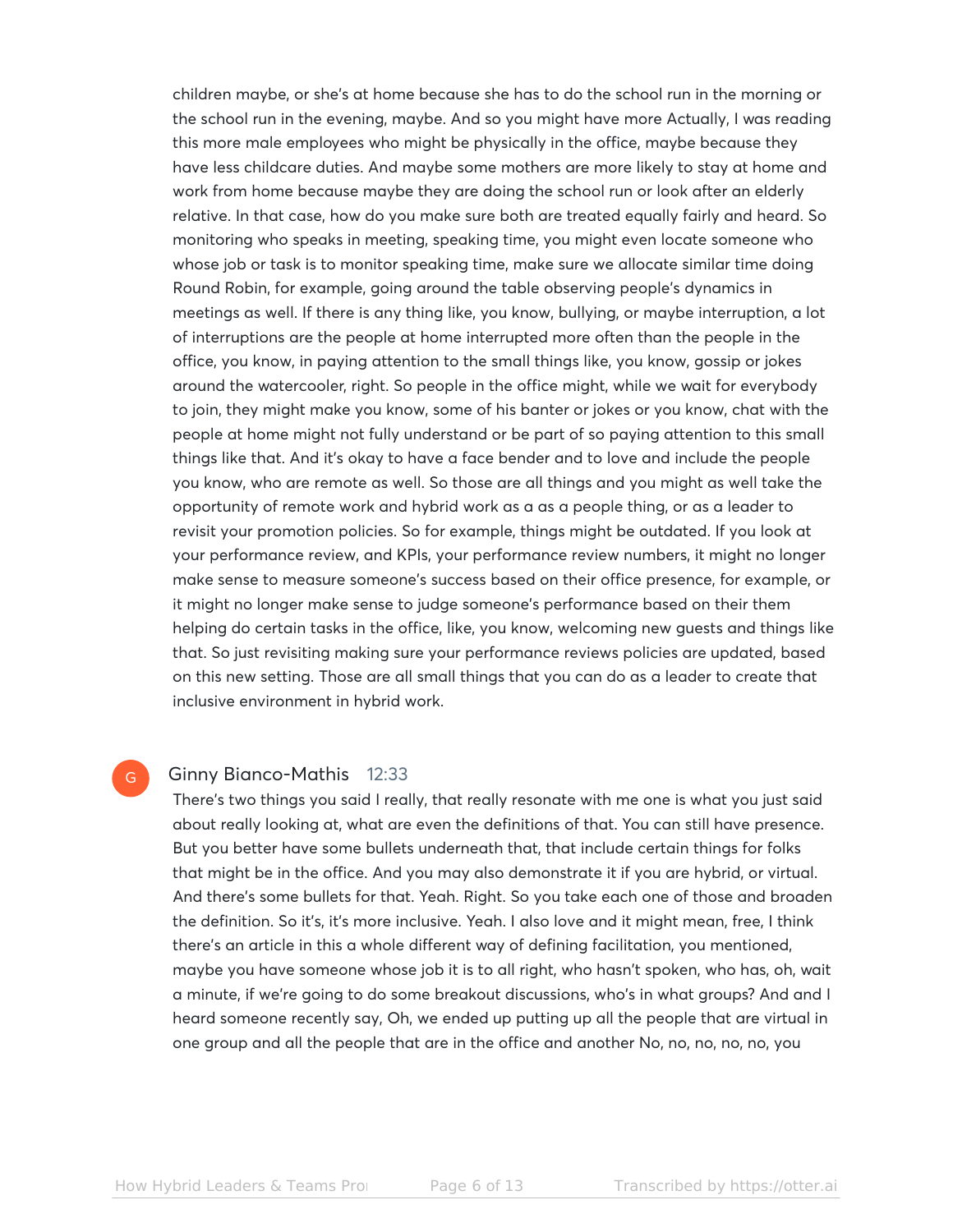have to mix that all up, and then have the technology to make that happen.

## Perrine Farque 13:51

Yes, absolutely. And I think you you touched on some good points here, and also training and retraining your leaders and your managers. I think nowadays, a lot of managers are young. I've seen that in technology. A lot of people are in their late 20s, early 30s. They're like straight out of uni, very smart city school smart, but not necessarily emotional intelligence smart. They've never been trained on how to manage a team of people, especially remotely. And so we have this new generation of young, what I call young managers who've never been trained on how to manage people, and they're doing a terrible job at it. And it's not their fault. They've never been trained, but really then that creates an environment that's not very inclusive for lack of education, really not bad intentions, but lack of education. They don't know how to build trust and psychological safety.

### Mitch Simon 14:48

Praying, you know, you talked about your work as a marketing manager and never feeling like you belonged. What can managers do today to make sure their teams feel seen especially in a world where we're not in the office or when we are Others might not be in the office.

#### Perrine Farque 15:01

Yeah, and I will answer your question with a story. Because, yeah, you mentioned your story. So I'm in one of my previous roles, I was an employee, and my manager was pretty young, I think she was in her mid 30s. And one thing to mention that we were both in separate continent, you know, I was, um, you know, in the United Kingdom, she was in the US. And so it was very difficult for us all to have a report to build report, you know, being so far away. And so during our one to ones, obviously, remote, everything was remotes doing our one to ones, there was no basic, you know, eye contact, or no, you know, how are you or you know, how are things going, it was just straight into business. And that made it really difficult to connect with that with with her to connect on a human level, right. So talking about business was, of course, important, but you know, it's hard to talk about key business issues and challenges when you don't have that basic connection. So one of the things I would definitely advise managers and leaders to do is to, to make sure they make time to build those very, very important connections with their team, right? Even if you're remote, even if you're remote, especially if you're remote, you know, take the time to understand your your person, ask, How are you? How are things going with you,

M

P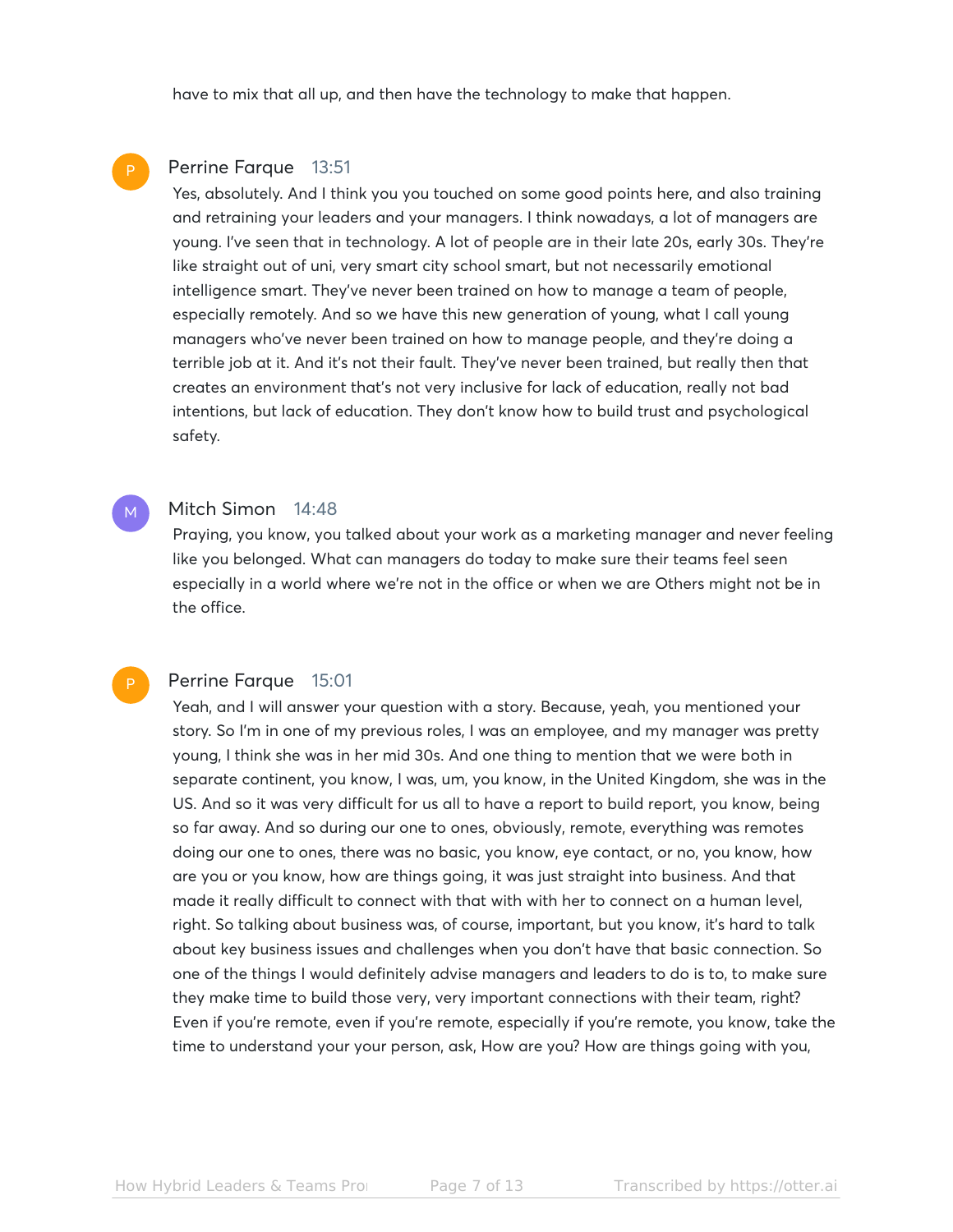you know, don't don't dive straight into business, because it's going to be counterproductive, even if you only have half an hour to talk. And even if you have a lot of key things to discuss, I promise you that if you spend the first five minutes to build connection and ask them how they really are maybe the first 10 minutes, you're gonna get so much more than them, because they're going to feel heard and valued and and respected, I guess, then they will open up so much more, and your business conversations can be that much more productive. So it's a long answer to your question, but really take the time to build authentic, genuine connection, you will get so much more in return.

#### Mitch Simon 16:56

M

P

I was wondering if if you are actually on the receiving end. And you you know, what's amazing about your story is that you're you were saying before that your manager in the US was actually spending an hour on the phone with you every week. Yeah. Which which to me sounds like well, this is a manager who really, quote unquote, cares about you. And, and yet, this manager was very personable. What if I'm, what if I'm on a team and my manager, you know, decides that he or she is, is committed to me and spends an hour on the phone with me and never asked me what's going on with my life? Well, what I what I do, because I think a lot of the a lot of the books on inclusion and belonging have a lot to do with the manager, what the manager should do. What could a what can an employee do? That doesn't feel like they belong?

### Perrine Farque 17:45

It's a it's a fair question. It's a very, very good question. Because, you know, I like in your in your way of thinking you're thinking, you're taking responsibility for the relationship, right? You are, You can't expect the other person to read your mind for so they also have their own, you know, challenges going on that you don't necessarily know about. So I like your approach about taking ownership. I'm a big believer in taking ownership. So your rights, you might be on the receiving end of that like of inclusion, you might be the employee, but it doesn't mean you can't take action, you could start you know, baby steps, start with baby steps. Maybe you could be the one saying, Hey, how are you today? or How was your week? so far? You know, how was your How was your day? How was your weekend? And just take it from there and just build baby steps, you know, you can see if that person is responsive or not. If they are then try to dig a little bit deeper. Is there anything I can do to help you? You know, what are you working on at the moment I can I can help you. What help do you need from me? Maybe you can be the one to leading by example, even if you're the employee, even if you're you know, I guess and they are the boss. And that's something I guess in perspective, I wish I had done. I wish I had taken more ownership and responsibility for the relationship. Of course, it's a bit scary. And of course, it's a bit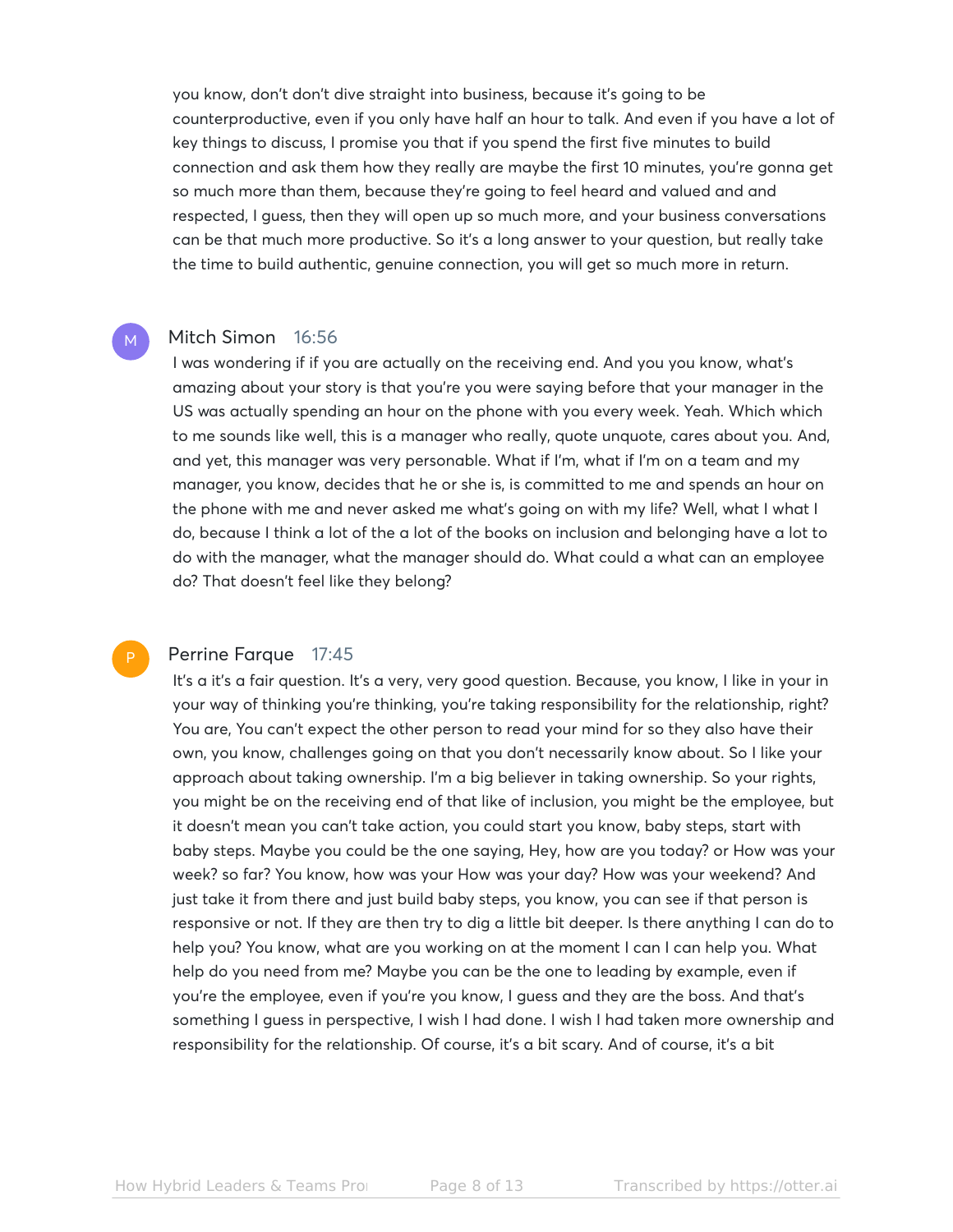uncomfortable to be the one to take the first step, because you might just get a big no in return. But if you don't do anything, I mean things are not going to improve. So yes, I agree with you your question, I think you can, you can and you should take ownership and be the one who builds connection and interest.

#### Ginny Bianco-Mathis 19:24 G

It goes back to something you just said before this, which is creating some kind of space, so that these younger folks who now they're role models might be around the world. Sometimes might be in an office or not, and have to learn the things we've asked of them for years. Anyway, how are we going to make that happen? Well, sometimes just putting it right out on the table right? saying, you know, it would be very useful to me if blah, blah, create those kinds of interact now, then the employee can begin to ask, and what can I do? Right, or here's what I need. Make those okay cup give them permission. There. That's much, much better phrase that I have found. Yeah, I have found a lot of leaders. And I'll shut up in a second. But it was such a, it hit me over the head, I had a leader who was struggling a bit with this hybrid virtual, and I said, you need to start one on ones. Now you have the person in India and you have the person over here and you and come up with a, what do you got? What are you going to talk about and make sure you spend about 15 minutes? She called me up a week later. And she said, Oh, my gosh, this blew my mind. How wonderful it went. Because of all the things you've been saying. The whole inclusiveness, and someone is talking to me establishing trust to have those one on ones. Yeah, thanks for for raising that.

# Mitch Simon 21:22

M

Thank you, Jenny, for that story. Now, in the book, you share the difference between the appreciation and appreciation. And I wanted to know if you could share with our listeners the difference between depreciation and depreciation? And also, what I'm interested in is, is a lot of managers depreciate their, their team members, and they don't even know that they're doing it. Yeah. I'm just wondering if you could share this the difference between the two? And how can a manager start to realize that they actually are when they don't realize that they are?

#### Perrine Farque 22:00 P

Yeah, great question again. So in again, in my, in my mind, when an employee feel depreciated is obviously the opposite of feeling appreciated, they're not feeling heard. They're not feeling valued. They're not feeling seen. They're not feeling respected. And, you know, the impact of that on disengagement is huge, because the employee is going to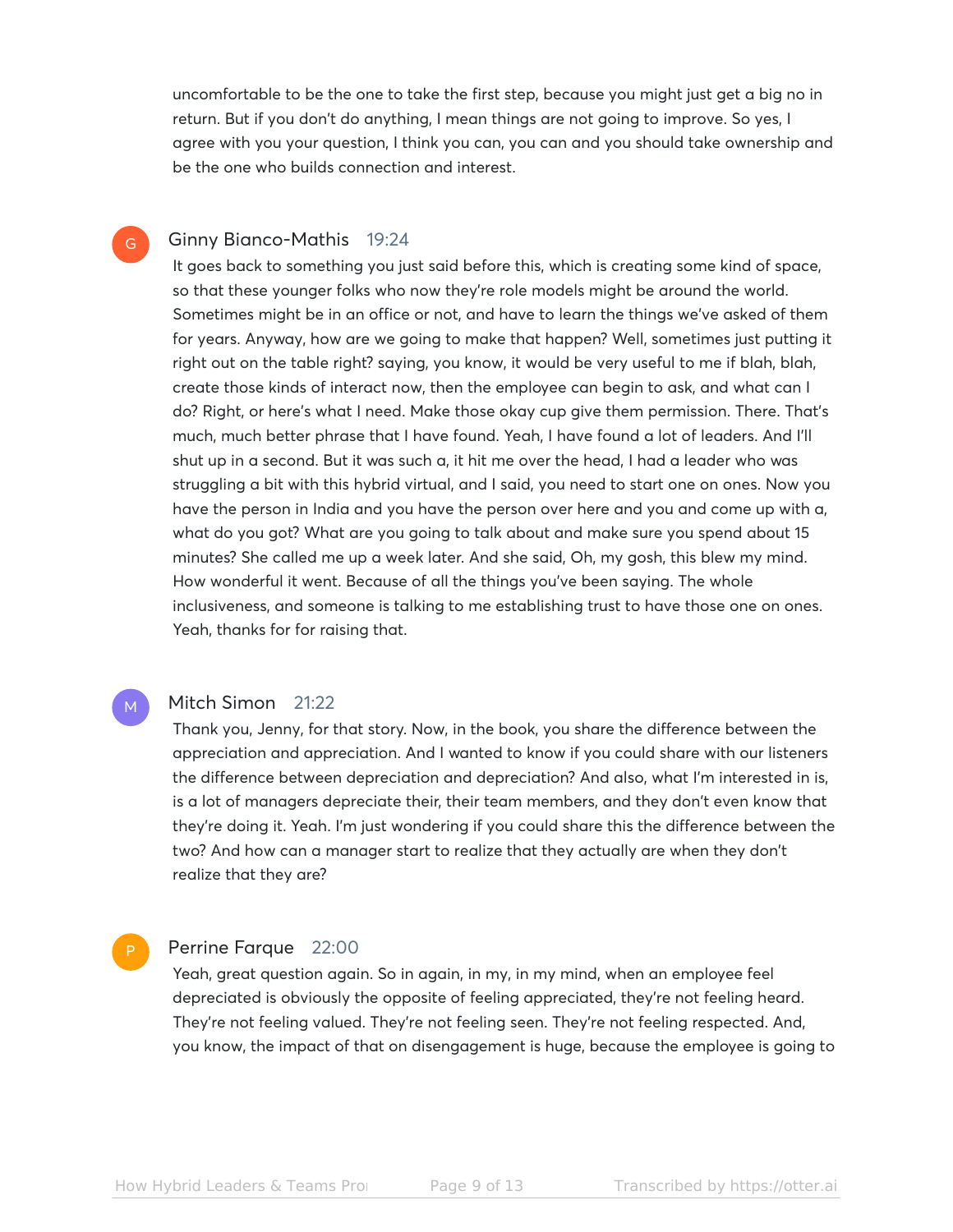use disengagement as a coping mechanism, right? They need to cope with that situation of being unheard and seen and valued. Never heard in meetings, never asked for their opinion, always the last to speak. And then we run out of time. And so they're going to have to go in a way that's most likely going to be disengagement and complete disengagement, and possibly looking for a job somewhere else. So and the managers might not notice that because they might be either self absorbed or busy or whatever, whatever. But in to an extent, it could even be a form of bullying.

#### Mitch Simon 22:57

M

P

What are some? What are some? If I were to ask you what are the number one, two and three things that a leader could do to build more a more inclusive? team? What would what would those actions be?

#### Perrine Farque 23:09

Yeah, what one strategy I always talk about that is I talk about the unwritten rules. I think I talked about that a bit earlier. If you're a manager and you want to create a culture of inclusion, you want to talk about those unwritten rules. And by that I mean, state out loud what behavior is except is expected in a meeting, what kind of attitude is expected in a meeting in terms of who should talk, listening, you know, sharing speaking time, etc. Pay attention to the small stuff, right? So speaking times, we know that women tend to speak less than men in meetings, for example, and it's true across different industries. So pay attention to who speaks and give all employees have voice every single day, there was a study by Yale psychologist Victoria brisco, she found that male senators in the us with more powers are spoke more often on the senate floors, rather than their junior colleagues. But female senators with equal equal longevity didn't speak as much. So you know, observing who speaks, give every employee a voice every single day in meetings, etc. And also educate your leaders and hold them accountable every day on inclusive leadership, really encouraging you encourage your leaders to understand what does it mean to be an inclusive leader, how to support under represented employees in the company. So those are all small things that leaders can do to create a more inclusive work environment.

#### Mitch Simon 24:46 M

Great, final question is why? Why are diverse inclusive teams more productive overall? Like why should we do this?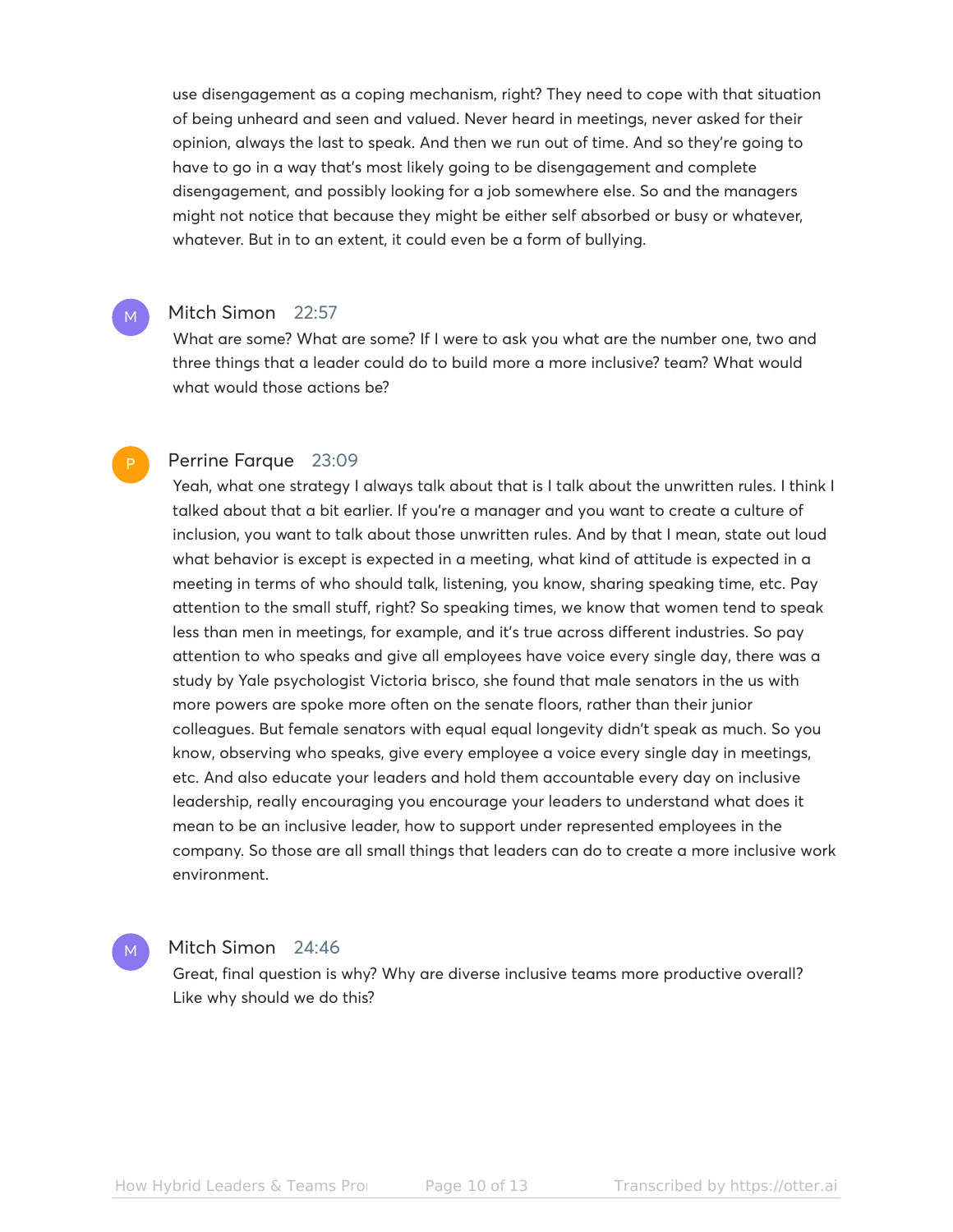# Perrine Farque 24:53

Yeah, I mean, there are a lot of studies out there demonstrating the link between productivity and inclusion. So have our business Review McKenzie, of course, Boston Consulting Group and Deloitte. They've all demonstrated, according to studies, there is a link. One of the reasons is when teams are diverse, there is a diversity of thoughts, which leads to more creativity and innovation. So there is a clear innovation when here, diversity of thinking also with inclusivity, when people feel included, there is a basic layer of trust, which means psychological safety, which means holding each other accountable. And so you can push harder to get results, because you can have those difficult conversations that are necessary in business. When there is no inclusion, no trust, no psychological safety, it's hard to keep each other accountable because we're scared of having those conversations. So those are some explanations as to why diverse and inclusive teams perform better?

### Mitch Simon 25:56

Great, I'm actually have one more question, which is, I'd love to know what your journey has been in writing the book and publishing the book, and of course, going out there, and I'm sure you're doing workshops, and you're doing speeches around the book, what has been your experience there?

### Perrine Farque 26:12

Yeah, I started. It's very organically, it started very organically, I started writing a lot of blog posts around different topics around diversity inclusion. And the more I wrote, the more I enjoyed writing, and the more I researched, because, you know, every time I write a blog post, I do more research, more research, more studies. And every time I really enjoyed it, I was like, that's really interesting. Oh, that's really interesting. But that's really, I need to know that. So I was, I really enjoyed the process of writing and learning new things. And I just organically started writing, writing, writing, to a point where I thought, Well, wait a minute, I have a lot of content there. Maybe I could do something more than just writing blog posts. So one thing was, well, I did leverage a lot of existing blog posts and articles I had been writing a lot for, you know, publications and media, but also just, you know, it just happened really organically. So I just wrote that book, very, almost in a, you know, very quickly, but in one go, I just decided that said, I'm writing the book. So I was in the zone, and I was writing and writing and writing. I just you know, and then I worked with a publisher and someone who helped me make it look nice, and helped me deal with all the logistics of publishing. And that was it. So, you know, for me, once it happened organically but two, I just one day, I woke up and I decided that said I'm writing the book, I don't care. What do you want, you just need to decide, I just decided that said, I'm doing this thing. So

P

M

P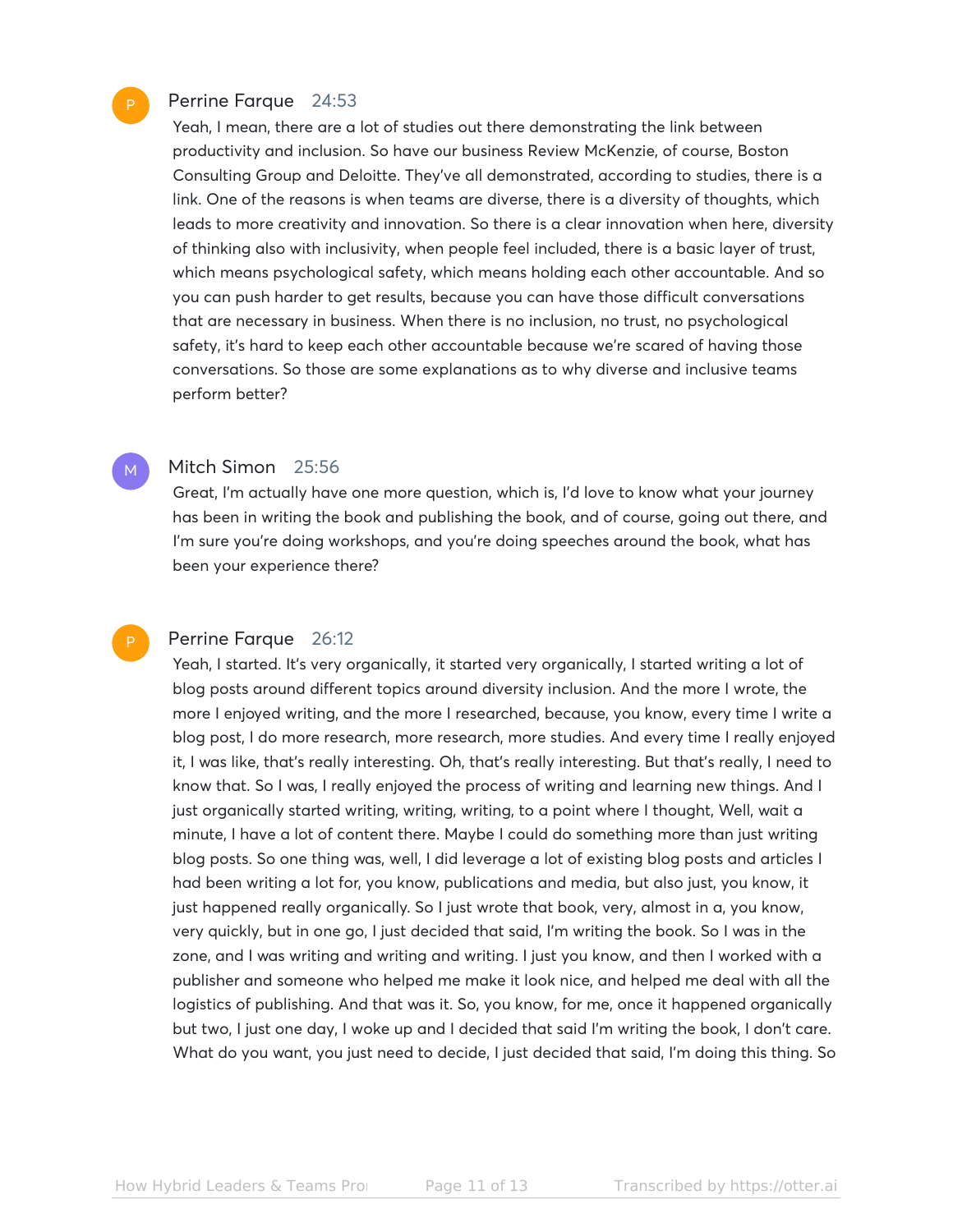that's that's the story.

Mitch Simon 27:42 Beautiful, beautiful. It's like live your dream. M

Ginny Bianco-Mathis 27:45 That's where I focus. I said, Let it flow. That's  $\overline{G}$ 

Mitch Simon 27:49 M

great. So where can our listeners find you find your book? Find your TEDx talk?



#### Perrine Farque 27:56

Yeah, so you can find my website, which is my first name last time together that come for infarct comm you can find me on LinkedIn, Twitter, Facebook, Instagram, YouTube, it's all just search for my name, Varun farik. And my book is on Amazon. So if you just go on Amazon and search inclusion in the book section, you will find it.

#### Mitch Simon 28:16 M

Okay, great. Great. Well, great. Well, gosh, thank you so much. brene. Thanks for reaching out to us. Thanks for a wonderful conversation around inclusion, and belonging. And thank you, Ginny. Yes.

Ginny Bianco-Mathis 28:31 Thank you. You're welcome. No, I was I was thanking you for input for some wonderful thoughts to build on. Yet this other layer that our leaders that are trying to manage in these hybrid teams, and world really need to keep at the top of, of their techniques and game. G

### P

#### Perrine Farque 28:54

Thank you so much for having me. It was a pleasure chatting with you, Mitch and Jenny. And I really love your work as well. So it's such an honor to be with you today. Thank you.